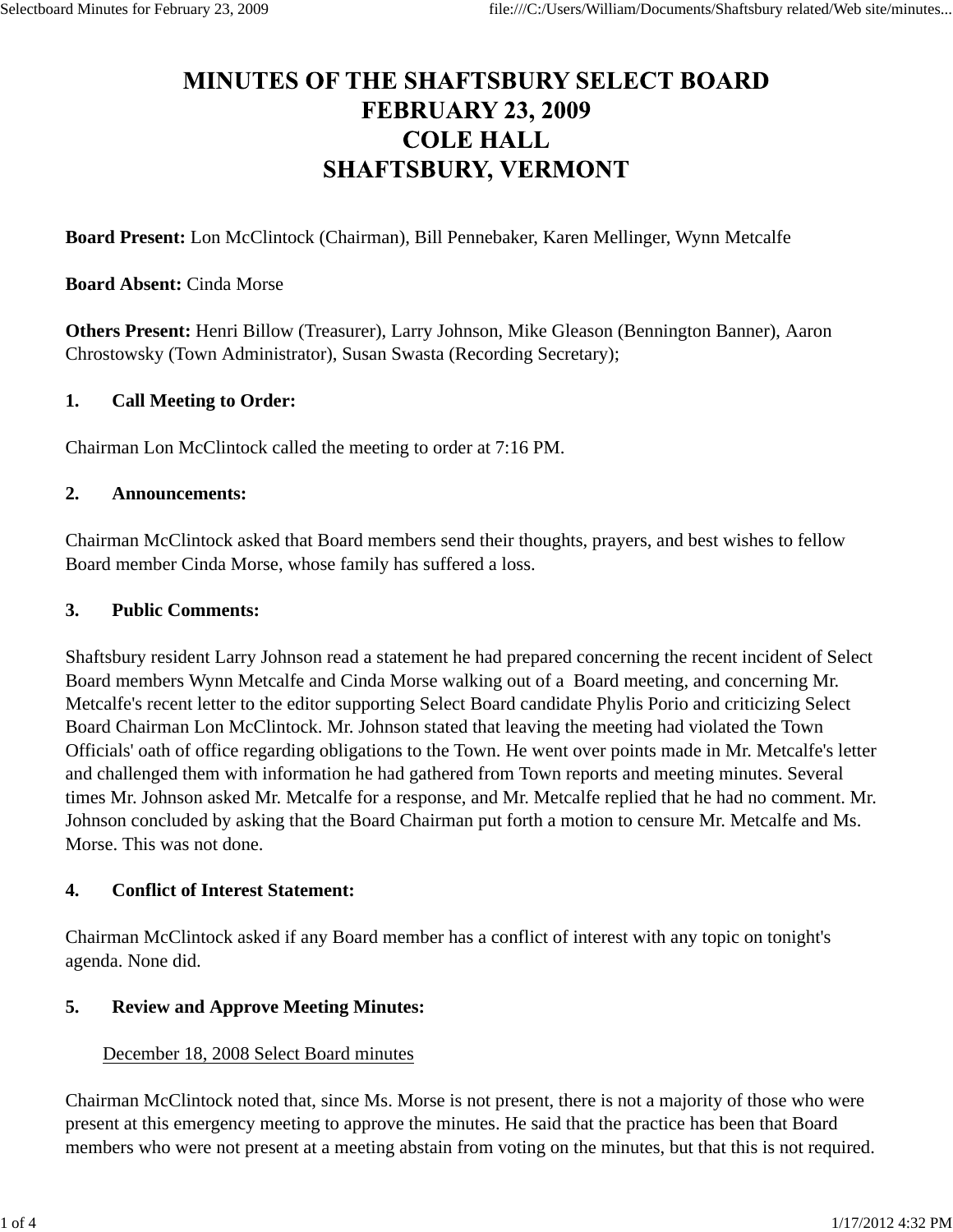Mr. Pennebaker and Mr. Metcalfe said that they prefer to abstain from approving minutes if they were not present at the meeting. Approval of the December 18, 2008 minutes was therefore postponed.

January 31, 2009 Select Board minutes

**Mr. Pennebaker made motion to approve January 31 minutes. Mr. Metcalfe seconded. Motion carried 3-0-1 (Ms. Mellinger abstained because she had not been present.)**

February 16, 2009 Select Board minutes

**Ms. Mellinger made motion to approve February 16 minutes. Mr. Pennebaker seconded. Motion carried 4-0-0.**

### **6. Review and Approve Warrants:**

The following warrants were presented for approval:

Warrant #35: \$5,001.25 (transfer from General Fund to other funds)

**Ms. Mellinger made motion to pay Warrant #35. Mr. Metcalfe seconded. Motion carried 4-0-0.** 

Warrant #34R: \$185.02

## **Ms. Mellinger made motion to pay Warrant #34R. Mr. Pennebaker seconded. Motion carried 4-0-0.**

Payroll Warrant #34: \$8,121.97

## **Ms. Mellinger made motion to pay Warrant PR#34. Mr. Pennebaker seconded. Motion carried 4-0-0.**

General Warrant AP#36: \$48,526.866 (Town reports, salt, fire truck pump, sand, fuel)

### **Ms. Mellinger made motion to pay Warrant AP#36. Mr. Pennebaker seconded.**

Mr. Pennebaker asked if they should look at going out to bid for fuel now. Mr. Chrostowsky said they can do that. He has a list of suppliers. There was a brief discussion of how to handle future fuel purchases.

### **Motion to pay Warrant #AP36 carried 4-0-0.**

## **7. Budget Status Report:**

Treasurer Henri Billow came to the table. There was a discussion of expenditures, liabilities, and revenues. Mr. Chrostowsky said that they have expended 70% of the budget over eight months, and things look pretty good. Ms. Mellinger reported on Water Department project expenditures and said there is a potential for economic stimulus money to reduce the bond amount. Chairman McClintock asked Ms. Billow for a cash flow projection in March. He said that it looks like they are ahead on the revenue side, and should touch base with Mert Snow to see what he expects in additional tax collections. Board members went over the Highway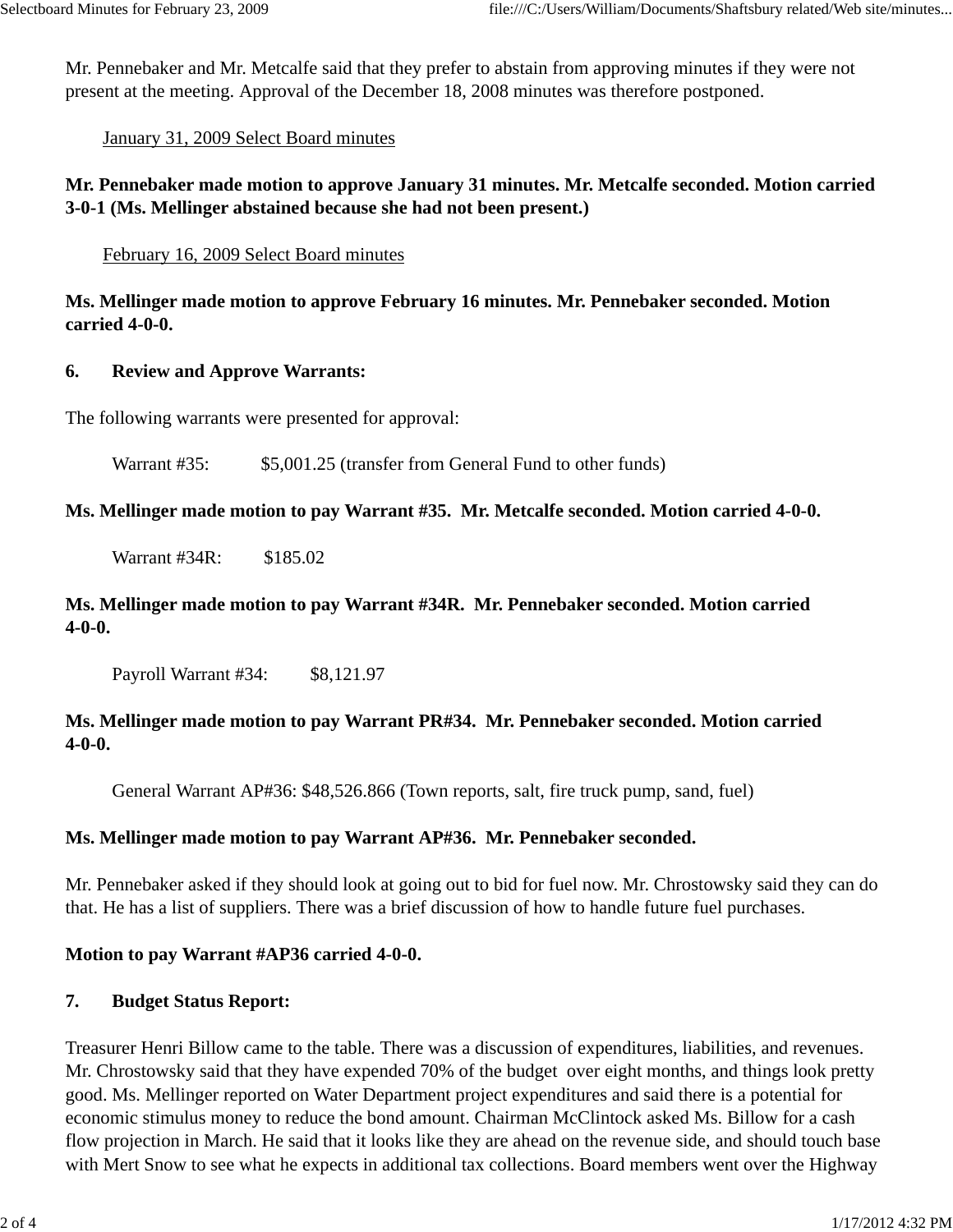Department winter maintenance budget, and all agreed that Road Foreman Ron Daniels and the crew should be commended for doing a terrific job.

## **8. Liquor and Tobacco License Renewal:**

Mr. Chrostowsky read the liquor and tobacco license renewal application for Paulin's.

# **Ms. Mellinger made motion to approve the liquor land tobacco license renewal for Paulin's. Mr. Pennebaker seconded. Motion carried 4-0-0.**

## **9. Town Meeting Presentation:**

Chairman McClintock asked for comments on the presentation slides. Mr. Pennebaker said that special recognitions should include some information as to why they are being recognized. Board members agreed on recognizing the Highway Department for doing a terrific job with a tight budget, the Planning Commission (and especially Norm St. Onge) for Town Plan revision, the Economic Development Committee for the Town Center Designation, Joe Herrmann for the water project, Bill Pennebaker for methane remediation, and the Street Dance Committee and Phylis Porio for the street dance. Ms. Mellinger will write a recognition for skier Bucky Broomhall.

Board members went over the presentation slides and made revisions. They decided to drop two of the budget slides and the slide listing Select Board members.

# **Mr. Metcalfe made motion to accept the Town Meeting presentation slides. Mr. Pennebaker seconded. Motion carried 4-0-0.**

### **10. House Bill 103:**

**Mr. Pennebaker made motion to approve the Select Board letter opposing House Bill 103, (which would eliminate the 8% penalty for late payment of taxes). Mr. Metcalfe seconded. Motion carried 4-0-0.**

### **11. Economic Stimulus Projects:**

Mr. Metcalfe said that he is not ready to report on projects. Ms. Mellinger stated that the water project is set. Mr. Pennebaker reported that he does not yet have good take rate numbers for the broadband project. He will keep working on it.

Chairman McClintock reported on road projects. Possible paving projects include Airport Road, Twitchell Hill Road, State Park Road, a sinking section of White Creek Road, Cold Spring Road at White Creek Road, and Paran Road. Shaftsbury Hollow Road would be a candidate for build-up but not paving. Other possible road projects include brush and sapling removal along gravel roads and a large box culvert on Cider Mill Road.

### **12. Other Business:**

There was discussion of hiring a Meeting Recording Clerk. The Development Review Board (DRB) and Planning Commission have been without a recording clerk for over a month. Mr. Chrostowsky said there are